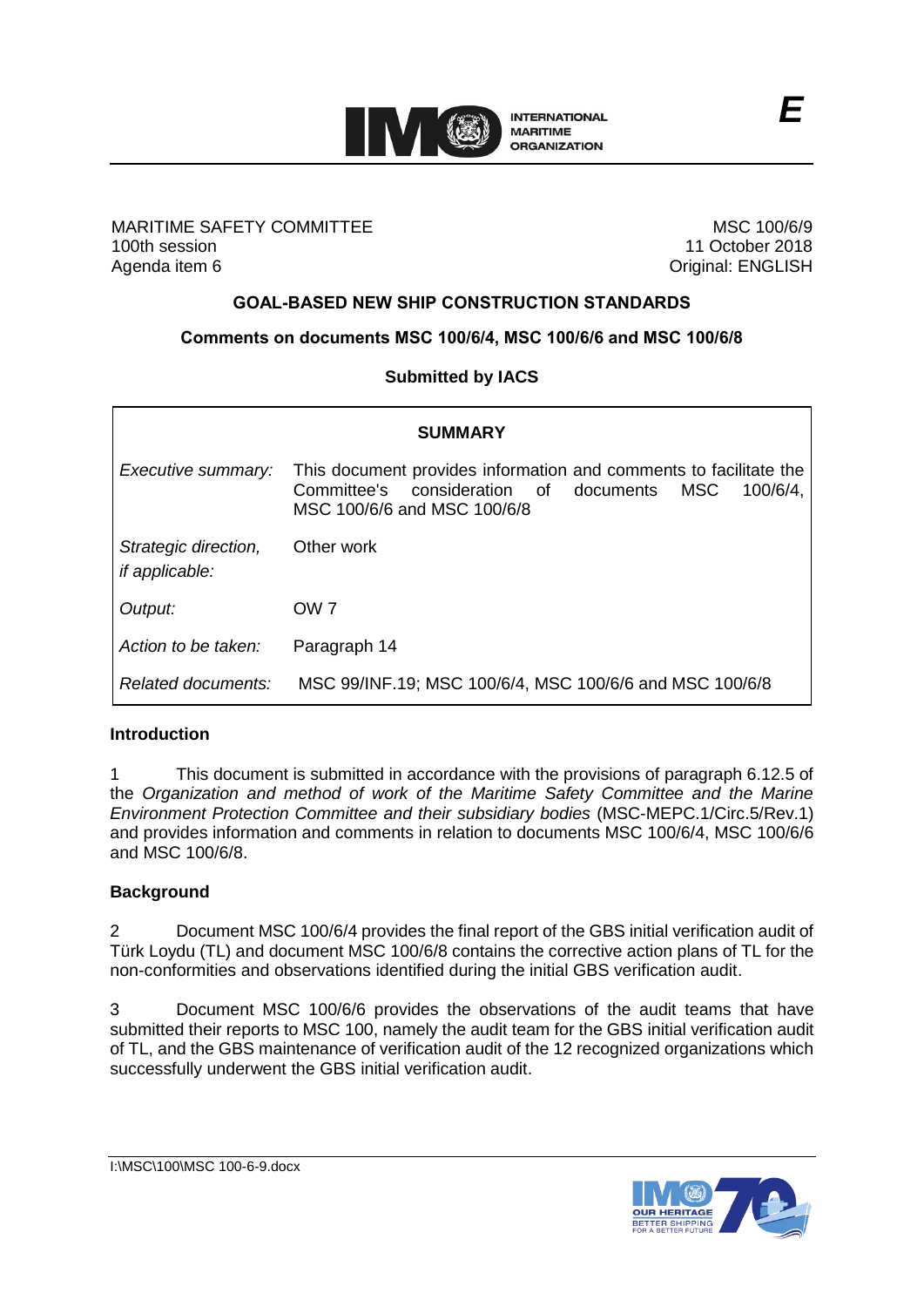#### **Discussion**

4 Documents MSC 100/6/4 and MSC 100/6/6 both highlight the concerns of the IMO audit teams that a submitter for GBS verification, which is not an IACS member, is able to adopt and apply the Common Structural Rules (CSR), Resolutions and Recommendations of IACS into its rule sets for the sake of the GBS initial verification.

5 The unified technical requirements developed by IACS are placed at the disposal of any non-IACS member, but the capability to apply IACS requirements by non-IACS members is outside of the control of IACS. This position has been reflected for many years on the IACS website (see http://www.iacs.org.uk/publications), which makes it clear that (**text bolded for emphasis**):

"Note to Classification Societies which are not Members of IACS

IACS publishes all Unified Requirements ("URs"), including CSR, and technical background ("TB") information on the IACS website.

(…)

Notwithstanding the intellectual property rights held by IACS Members in IACS' URs and the related TB information, all classification societies are free to use the URs (including CSR) by effectively embedding them into their own published rules. Classification societies are also at liberty to enter into any agreement with any IACS member in relation to the provision of further information or assistance.

In the event that any classification society decides to embed IACS' requirements into its own rules, it will be the responsibility of that classification society to verify the contents and the application of those requirements. **The classification society's right to incorporate IACS' requirements into its own rules implies no representation by IACS or its Members that the classification society in question is operating in compliance with those requirements.** IACS and IACS' Members accept no liability (in contract, tort or otherwise) for any defect or deficiency in IACS' unified requirements and the related information or for any resulting damage."

6 Paragraph 5.1 of document MSC 100/6/6 makes a similar point that:

"IACS resolutions (including IACS CSR) are to be implemented by IACS Members under a quality system certification scheme. The appropriate implementation relies on the assumption that CSR are consistently interpreted and relevant IACS requirements and procedures are duly met. An equivalent scheme may or may not be adopted by non-IACS Members;"

7 In addition to requiring IACS Resolutions to be implemented by its members as part the IACS Quality System Certification Scheme (QSCS), IACS also recognizes the importance of CSR being consistently interpreted and continually reviewed. To this end, the Committee will recall that, as last reported in document MSC 99/INF.19, IACS has addressed Observation IACS/2015/FR1-8/OB/05, which was raised during the initial verification audit of the IACS members, by developing provisions for a five-yearly periodic cross-check of CSR software that is undertaken by all IACS members.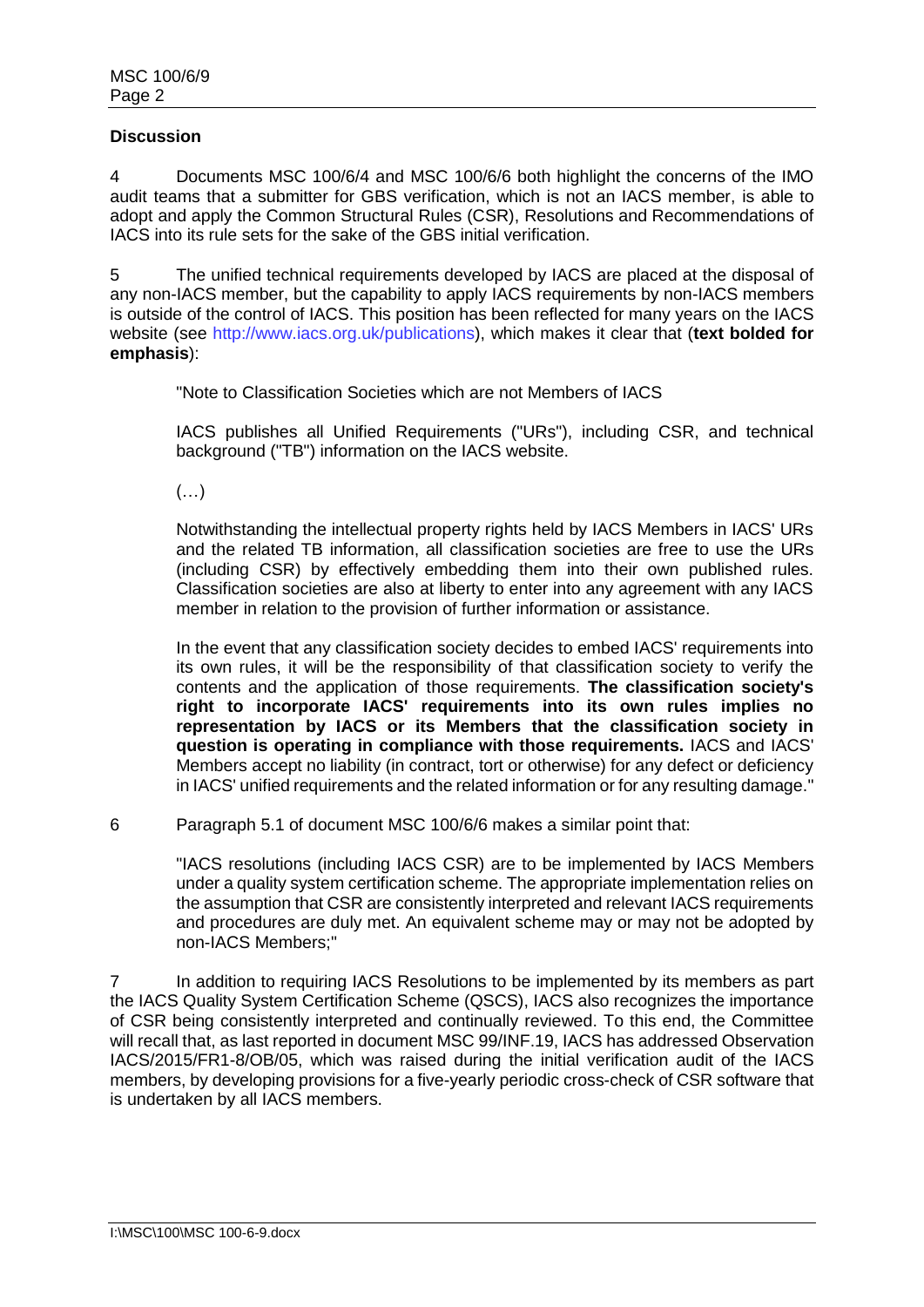8 Noting the significant efforts that need to be made to maintain compliance with the GBS requirements, paragraph 1.2.3 of the annex to document MSC 100/6/4 is particularly noted, i.e.:

"1.2.3 In addition, it was noted that TL's self-assessment and, more importantly, justifications, as requested by the Verification Guidelines, were mainly based on IACS Technical Background (TB) Reports, taking into account the fact that CSR has already been found in compliance with the GBS Standards. Finally, it was noted by the GBS Audit Team that the TL rule linkage table was also submitted in the same way as IACS Members (i.e. compliance with the Standards is based on the adoption of IACS Resolutions complemented by individual rules and procedures)."

9 Paragraphs 4 and 5 of document MSC 100/6/6 make a similar point that:

"4 When conducting the GBS initial verification audit of classification society Türk Loydu (TL), which is not a member of IACS, the audit team noted that the TL documentation package was almost identical to those submitted by IACS members. TL adopted IACS' Common Structural Rules, relevant IACS resolutions and recommendations, as well as IACS technical background documentation and complemented them with their own set of rules and procedures. Consequently, the self-assessment and the rule linkage table submitted by TL reflect IACS members' self-assessments and rule linkage tables.

5 Although this approach does not seem to violate legal provisions or the GBS Guidelines, the audit team is concerned that it may jeopardize the intent of the GBS process for the following reasons:

- $(\ldots)$
- .2 after the initial verification audit confirmed CSR compliance with GBS, rule changes adopted by IACS trigger GBS maintenance verification audits for IACS member ROs. However, ROs that are not members of IACS may or may not adopt those changes and no incentive currently exists to improve their rules after such initial verification."

10 Given the importance of updating and maintaining CSR, IACS wishes to draw the Committee's attention to the practical implications of the fact that, as clearly stated in documents MSC 100/6/4 and MSC 100/6/6, TL's rules, pertaining to the goal-based ship construction standards for bulk carriers and oil tankers, copy text from IACS CSR, Resolutions, and Recommendations.

11 Document MSC 100/6/8 also indicates that TL will incorporate all relevant changes adopted by IACS in the future and take the same improvement actions in addressing some of the Observations that were raised in its initial audit, such as those taken by IACS with respect to IACS/2015/FR1-8/OB/03, IACS/2015/FR1-8/OB/10 and IACS/2015/FR9-15/OB/05.

12 Therefore, and noting paragraph 5.2 of document MSC 100/6/6, IACS would remind the Committee that IACS submissions made to the IMO audit teams contain a mix of non-confidential and confidential material. While IACS freely makes available its URs (including CSR), other non-technical materials, such as the documents providing the self-assessment and rule linkage table, are confidential documents and are the intellectual property of the IACS members. As such, these confidential documents can only be used by IACS members to update and maintain compliance with CSR and not by other recognized organizations.